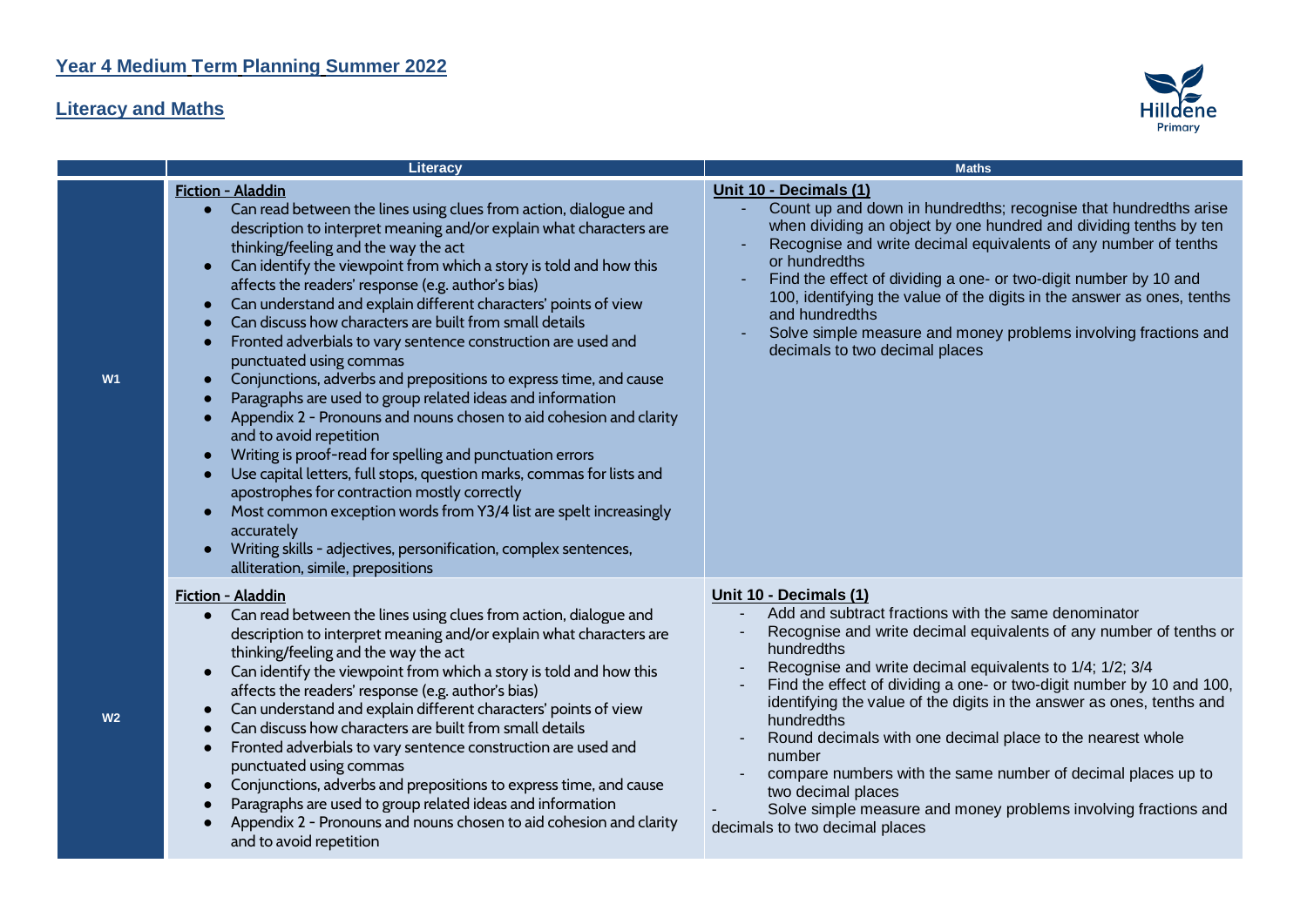| Writing is proof-read for spelling and punctuation errors<br>$\bullet$<br>Use capital letters, full stops, question marks, commas for lists and<br>apostrophes for contraction mostly correctly<br>Most common exception words from Y3/4 list are spelt increasingly<br>$\bullet$<br>accurately<br>Writing skills - adjectives, personification, complex sentences,<br>alliteration, simile, prepositions<br><b>Foundation (Geography)</b><br>Simple organisational devices, including headings and sub-<br>$\bullet$<br>headings to aid presentation<br>Paragraphs are used to group related ideas and information<br>$\bullet$<br>Appendix 2- Fronted adverbials to vary sentence<br>$\bullet$<br>construction are used and punctuated using commas.<br>Proof reading ensures accurate use of pronouns<br>$\bullet$<br>Writing is proof-read for spelling and punctuation errors<br>$\bullet$ |                                                                                                                                                                                                                                                                                                                                                                                                                                                                                                                                                                                                                                                                                                                                                                                                                                                                              |
|-------------------------------------------------------------------------------------------------------------------------------------------------------------------------------------------------------------------------------------------------------------------------------------------------------------------------------------------------------------------------------------------------------------------------------------------------------------------------------------------------------------------------------------------------------------------------------------------------------------------------------------------------------------------------------------------------------------------------------------------------------------------------------------------------------------------------------------------------------------------------------------------------|------------------------------------------------------------------------------------------------------------------------------------------------------------------------------------------------------------------------------------------------------------------------------------------------------------------------------------------------------------------------------------------------------------------------------------------------------------------------------------------------------------------------------------------------------------------------------------------------------------------------------------------------------------------------------------------------------------------------------------------------------------------------------------------------------------------------------------------------------------------------------|
| <b>Iron Man</b><br>To empathise with a character.<br>To make inferences.<br>To recognise the main features of a type of writing.<br>Detail is carefully selected and included to engage reader's interest<br>Paragraphs are used to group related ideas and information<br>Appendix 2 - Pronouns and nouns chosen to aid cohesion and clarity and to avoid repetition<br>Appendix 2- Fronted adverbials to vary sentence construction are used and punctuated<br>using commas<br>Conjunctions, adverbs and prepositions to express time, and cause                                                                                                                                                                                                                                                                                                                                              | Unit 11: Decimals (2)<br><b>Number-fractions (including decimals)</b><br>add and subtract fractions with the same denominator<br>find the effect of dividing a one- or two- digit number<br>$\circ$<br>by 10 and 100, identifying the value of the digits in the<br>answer as one, tenths and hundredths.<br>compare numbers with the same number of decimal<br>$\circ$<br>places]<br>round decimals with one decimal place to the nearest<br>$\circ$<br>whole number<br>recognise and write decimal equivalents to $\frac{1}{4}$ ; $\frac{1}{2}$ ; $\frac{3}{4}$ .<br>$\circ$<br>Solve simple measure and money problems involving<br>$\circ$<br>fractions and decimals to two decimal places<br>estimate, compare and calculate different measures,<br>$\circ$<br>including money in pounds and pence.<br>add and subtract fractions with the same denominator.<br>$\circ$ |
| <b>Iron Man</b><br>To develop planning skills.<br>To use the main features of a type of writing.<br>To identify the setting, character and plot of a narrative.<br>To use descriptive words and phrases.                                                                                                                                                                                                                                                                                                                                                                                                                                                                                                                                                                                                                                                                                        | Unit 11: Decimals (2)<br><b>Number-fractions (including decimals)</b><br>$\circ$ add and subtract fractions with the same denominator<br>find the effect of dividing a one- or two- digit number<br>$\circ$<br>by 10 and 100, identifying the value of the digits in the<br>answer as one, tenths and hundredths.                                                                                                                                                                                                                                                                                                                                                                                                                                                                                                                                                            |

**W3**

**W4**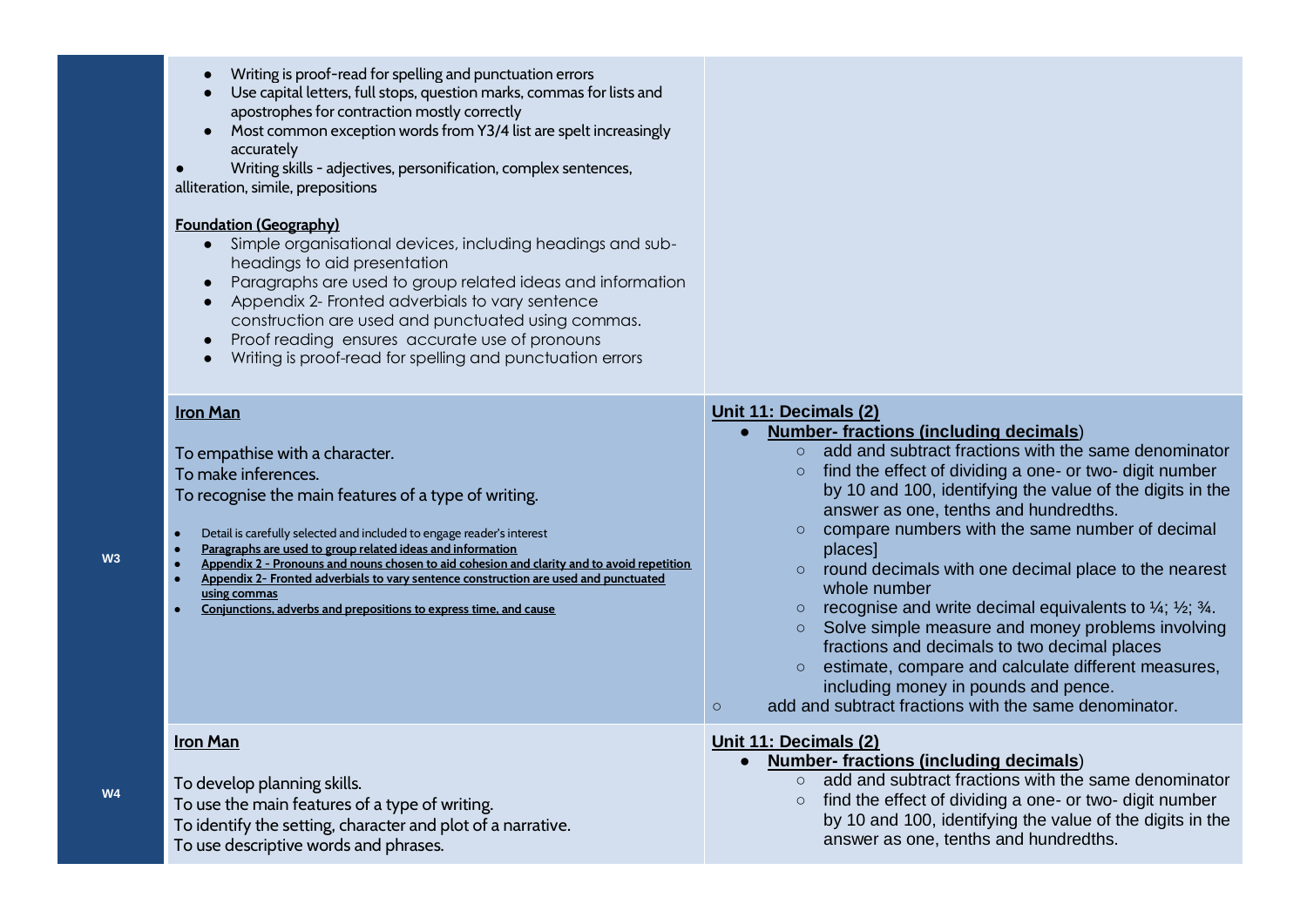|                | Detail is carefully selected and included to engage reader's interest<br>Paragraphs are used to group related ideas and information<br>$\bullet$<br>Appendix 2 - Pronouns and nouns chosen to aid cohesion and clarity and to avoid repetition<br>Appendix 2- Fronted adverbials to vary sentence construction are used and punctuated using<br>$\bullet$<br>commas<br>Conjunctions, adverbs and prepositions to express time, and cause                                                                                            | compare numbers with the same number of decimal<br>places]<br>round decimals with one decimal place to the nearest<br>whole number<br>recognise and write decimal equivalents to $\frac{1}{4}$ ; $\frac{1}{2}$ ; $\frac{3}{4}$ .<br>$\circ$<br>Solve simple measure and money problems involving<br>fractions and decimals to two decimal places<br>estimate, compare and calculate different measures,<br>including money in pounds and pence.<br>add and subtract fractions with the same denominator.<br>$\circ$ |
|----------------|-------------------------------------------------------------------------------------------------------------------------------------------------------------------------------------------------------------------------------------------------------------------------------------------------------------------------------------------------------------------------------------------------------------------------------------------------------------------------------------------------------------------------------------|---------------------------------------------------------------------------------------------------------------------------------------------------------------------------------------------------------------------------------------------------------------------------------------------------------------------------------------------------------------------------------------------------------------------------------------------------------------------------------------------------------------------|
| W <sub>5</sub> | <b>Iron Man</b><br>To use descriptive words and phrases.<br>To plan and draft ideas.<br>Detail is carefully selected and included to engage reader's interest<br>Paragraphs are used to group related ideas and information<br>Appendix 2 - Pronouns and nouns chosen to aid cohesion and clarity and to avoid repetition<br>Appendix 2- Fronted adverbials to vary sentence construction are used and punctuated using<br>commas<br>Conjunctions, adverbs and prepositions to express time, and cause                              | Unit 12: Money<br>Measurement: estimate, compare and calculate different<br>measures, including money in pounds and pence.<br>Number- fractions (including decimals): solve simple measure<br>and money problems involving fractions and decimals to two<br>decimal places.                                                                                                                                                                                                                                         |
| W <sub>6</sub> | <b>Iron Man</b><br>To use main features of a type of writing.<br>Detail is carefully selected and included to engage reader's interest<br>$\bullet$<br>Paragraphs are used to group related ideas and information<br>$\bullet$<br>$\bullet$<br>Appendix 2 - Pronouns and nouns chosen to aid cohesion and clarity and to avoid repetition<br>Appendix 2- Fronted adverbials to vary sentence construction are used and punctuated using<br>$\bullet$<br>commas<br>Conjunctions, adverbs and prepositions to express time, and cause | Unit 12: Money<br>Measurement: estimate, compare and calculate different<br>$\bullet$<br>measures, including money in pounds and pence.<br>Number- fractions (including decimals): solve simple measure<br>and money problems involving fractions and decimals to two<br>decimal places.                                                                                                                                                                                                                            |
|                |                                                                                                                                                                                                                                                                                                                                                                                                                                                                                                                                     |                                                                                                                                                                                                                                                                                                                                                                                                                                                                                                                     |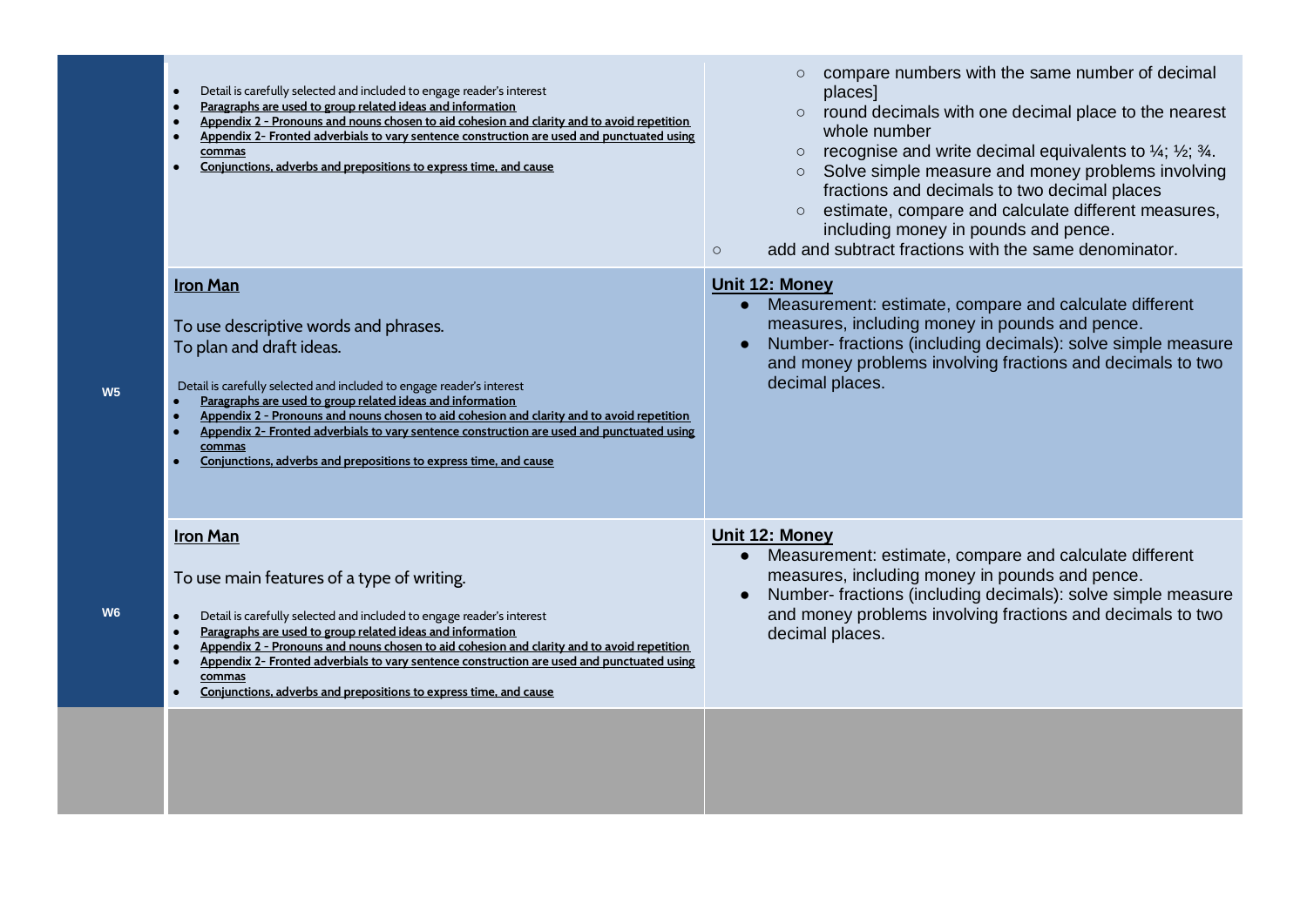| W1             | The lost thing<br>To explore an author.<br>To make inferences.<br>To explore vocabulary.<br>To use adjectives to describe.<br>To use direct speech.<br>Paragraphs are used to group related ideas and information<br>Appendix 2- Fronted adverbials to vary sentence construction are used and<br>punctuated using commas<br>Writing demonstrates use of the present perfect form of verbs in contrast to the simple<br>$\bullet$<br>past tense<br>Writing is proof-read for spelling and punctuation errors<br>Conjunctions, adverbs and prepositions to express time, and cause<br>Appendix 2- Direct speech is punctuated accurately<br>Most common exception words from Y3/4 list are spelt accurately                                                                                                                                                                                                                                                                                                                                                                                                                                     | Unit 13: Time<br>Measurement: estimate, compare and calculate different<br>$\bullet$<br>measures, including money in pounds and pence.<br>Measurement: convert between different units of measure (for<br>$\bullet$<br>example, kilometre to metre: hour to minute)<br>Number- fractions (including decimals): solve simple measure<br>and money problems involving fractions and decimals to two<br>decimal places. |
|----------------|------------------------------------------------------------------------------------------------------------------------------------------------------------------------------------------------------------------------------------------------------------------------------------------------------------------------------------------------------------------------------------------------------------------------------------------------------------------------------------------------------------------------------------------------------------------------------------------------------------------------------------------------------------------------------------------------------------------------------------------------------------------------------------------------------------------------------------------------------------------------------------------------------------------------------------------------------------------------------------------------------------------------------------------------------------------------------------------------------------------------------------------------|----------------------------------------------------------------------------------------------------------------------------------------------------------------------------------------------------------------------------------------------------------------------------------------------------------------------------------------------------------------------------------------------------------------------|
| W <sub>2</sub> | The lost thing<br>To make inferences.<br>To empathise with a character.<br>To use adjectives to describe.<br>Evaluation of the effectiveness of own and others' writing is used, sometimes through<br>$\bullet$<br>reading work aloud, to suggest improvements to grammar and vocabulary<br>Proof reading ensures accurate use of pronouns<br>$\bullet$<br>Writing is proof-read for spelling and punctuation errors<br>$\bullet$<br>Paragraphs are used to group related ideas and information<br>$\bullet$<br>Appendix 2 - Pronouns and nouns chosen to aid cohesion and clarity and to avoid<br>$\bullet$<br>repetition<br>Appendix 2- Fronted adverbials to vary sentence construction are used and punctuated<br>$\bullet$<br>using commas<br>Conjunctions, adverbs and prepositions to express time, and cause<br>$\bullet$<br>Writing demonstrates use of the present perfect form of verbs in contrast to the simple<br>$\bullet$<br>past tense<br>Appendix 2 - Understands Standard English forms for verb inflections (we were instead<br>$\bullet$<br>of we was)<br>Most common exception words from Y3/4 list are spelt accurately | Unit 13: Time<br>Measurement: estimate, compare and calculate different<br>$\bullet$<br>measures, including money in pounds and pence.<br>Measurement: convert between different units of measure (for<br>example, kilometre to metre: hour to minute)<br>Number- fractions (including decimals): solve simple measure<br>and money problems involving fractions and decimals to two<br>decimal places.              |
| W <sub>3</sub> | The lost thing<br>To make inferences.<br>To empathise with a character.<br>To use adjectives to describe.                                                                                                                                                                                                                                                                                                                                                                                                                                                                                                                                                                                                                                                                                                                                                                                                                                                                                                                                                                                                                                      | <b>Unit 14: Statistics</b><br>Measurement: convert between different units of measure (for<br>example, kilometre to metre: hour to minute)<br>Statistics: interpret and present discrete and continuous data<br>using appropriate graphical methods, including bar charts and<br>time graphs.                                                                                                                        |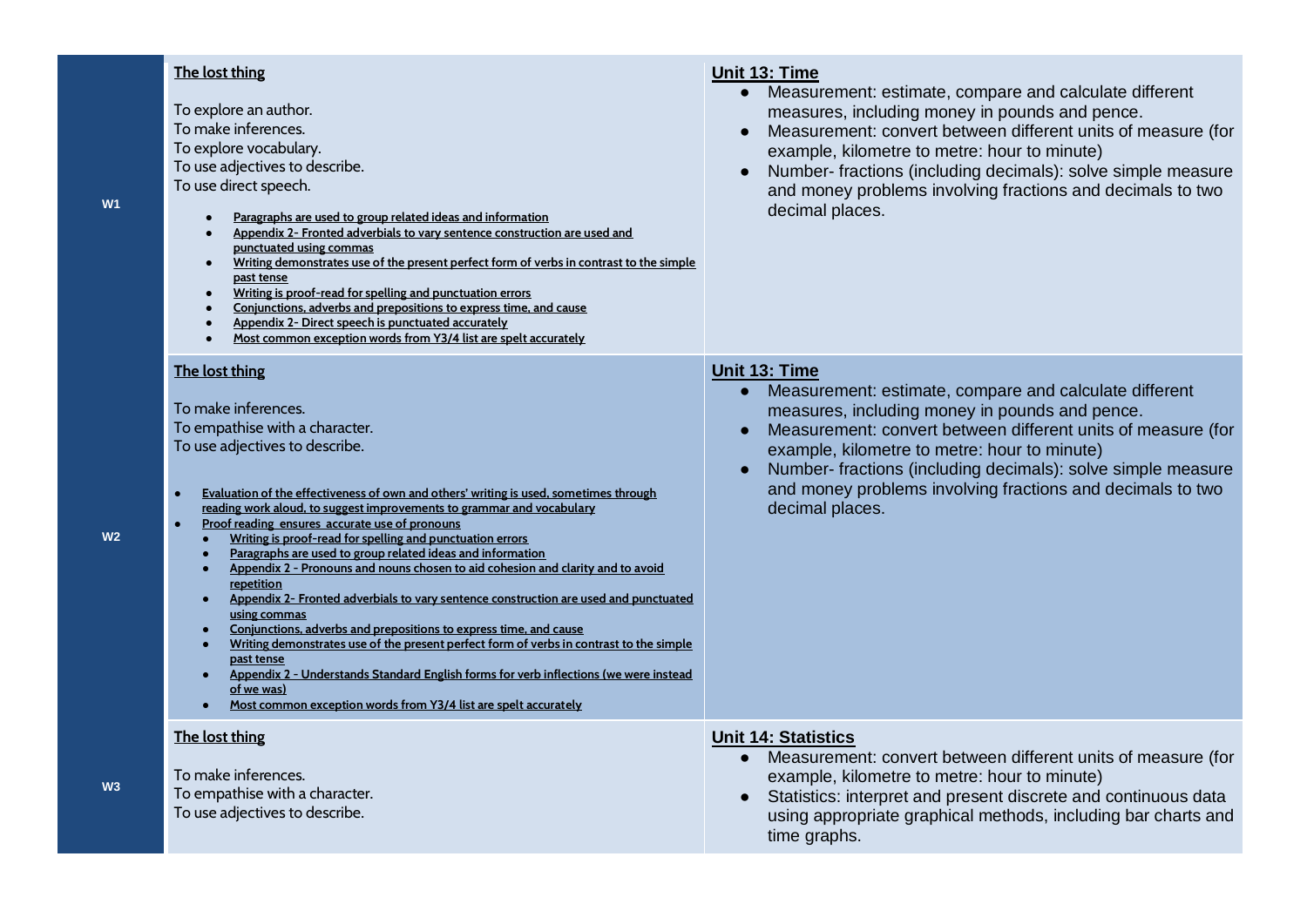| Evaluation of the effectiveness of own and others' writing is used, sometimes through<br>reading work aloud, to suggest improvements to grammar and vocabulary<br>Proof reading ensures accurate use of pronouns<br>Writing is proof-read for spelling and punctuation errors<br>Paragraphs are used to group related ideas and information<br>Appendix 2 - Pronouns and nouns chosen to aid cohesion and clarity and to avoid<br>repetition<br>Appendix 2- Fronted adverbials to vary sentence construction are used and punctuated<br>$\bullet$<br>using commas<br>Conjunctions, adverbs and prepositions to express time, and cause<br>Writing demonstrates use of the present perfect form of verbs in contrast to the simple<br>past tense<br>Appendix 2 - Understands Standard English forms for verb inflections (we were instead<br>of we was)<br>Most common exception words from Y3/4 list are spelt accurately                                                                                                                                                                                                                                                                                                                                                  | Statistics: solve comparison, sum and difference problems<br>using information presented in bar charts, pictograms, tables<br>and other graphs.<br>Geometry- properties of shapes: identify acute and obtuse<br>angles and compare and order angles up to two right angles<br>by size.<br>Geometry- properties of shapes: compare and classify<br>geometric shapes, including quadrilaterals and triangles,<br>based on their properties and sizes. |
|----------------------------------------------------------------------------------------------------------------------------------------------------------------------------------------------------------------------------------------------------------------------------------------------------------------------------------------------------------------------------------------------------------------------------------------------------------------------------------------------------------------------------------------------------------------------------------------------------------------------------------------------------------------------------------------------------------------------------------------------------------------------------------------------------------------------------------------------------------------------------------------------------------------------------------------------------------------------------------------------------------------------------------------------------------------------------------------------------------------------------------------------------------------------------------------------------------------------------------------------------------------------------|-----------------------------------------------------------------------------------------------------------------------------------------------------------------------------------------------------------------------------------------------------------------------------------------------------------------------------------------------------------------------------------------------------------------------------------------------------|
| The lost thing<br>To develop planning skills.<br>To plan and draft ideas.<br>To use the main features of a type of writing.<br>The oral drafting process is more accurately to be used to progressively build a varied and<br>rich vocabulary and an increasing range of sentence structures<br>Evaluation of the effectiveness of own and others' writing is used, sometimes through<br>reading work aloud, to suggest improvements to grammar and vocabulary<br>Proof reading ensures accurate use of pronouns<br>Writing is proof-read for spelling and punctuation errors<br>Paragraphs are used to group related ideas and information<br>Appendix 2 - Pronouns and nouns chosen to aid cohesion and clarity and to avoid<br>repetition<br>Appendix 2- Fronted adverbials to vary sentence construction are used and punctuated<br>using commas<br>Conjunctions, adverbs and prepositions to express time, and cause<br>Appendix 2- Direct speech is punctuated accurately<br>Writing demonstrates use of the present perfect form of verbs in contrast to the simple<br>past tense<br><u> Appendix 2 - Understands Standard English forms for verb inflections (we were instead</u><br>of we was)<br>Most common exception words from Y3/4 list are spelt accurately | Unit 15: Geometry- angles and 2D shapes.<br>• Geometry- properties of shapes:<br>compare and classify geometric shapes, including<br>$\circ$<br>quadrilaterals and triangles, based on their properties<br>and sizes.<br>identify lines of symmetry in 2-D shapes presented in<br>$\circ$<br>different orientations.<br>complete a simple symmetric figure with respect to a<br>$\circ$<br>specific line of symmetry.                               |
| Feast<br>To make inferences.<br>To empathise with a character.<br>To use descriptive words and phrases.<br>Paragraphs are used to group related ideas and information                                                                                                                                                                                                                                                                                                                                                                                                                                                                                                                                                                                                                                                                                                                                                                                                                                                                                                                                                                                                                                                                                                      | Unit 15: Geometry- angles and 2D shapes.<br>Geometry- properties of shapes:<br>$\bullet$<br>o compare and classify geometric shapes, including<br>quadrilaterals and triangles, based on their properties<br>and sizes.<br>identify lines of symmetry in 2-D shapes presented in<br>$\circ$<br>different orientations.                                                                                                                              |

**W4**

**W5**